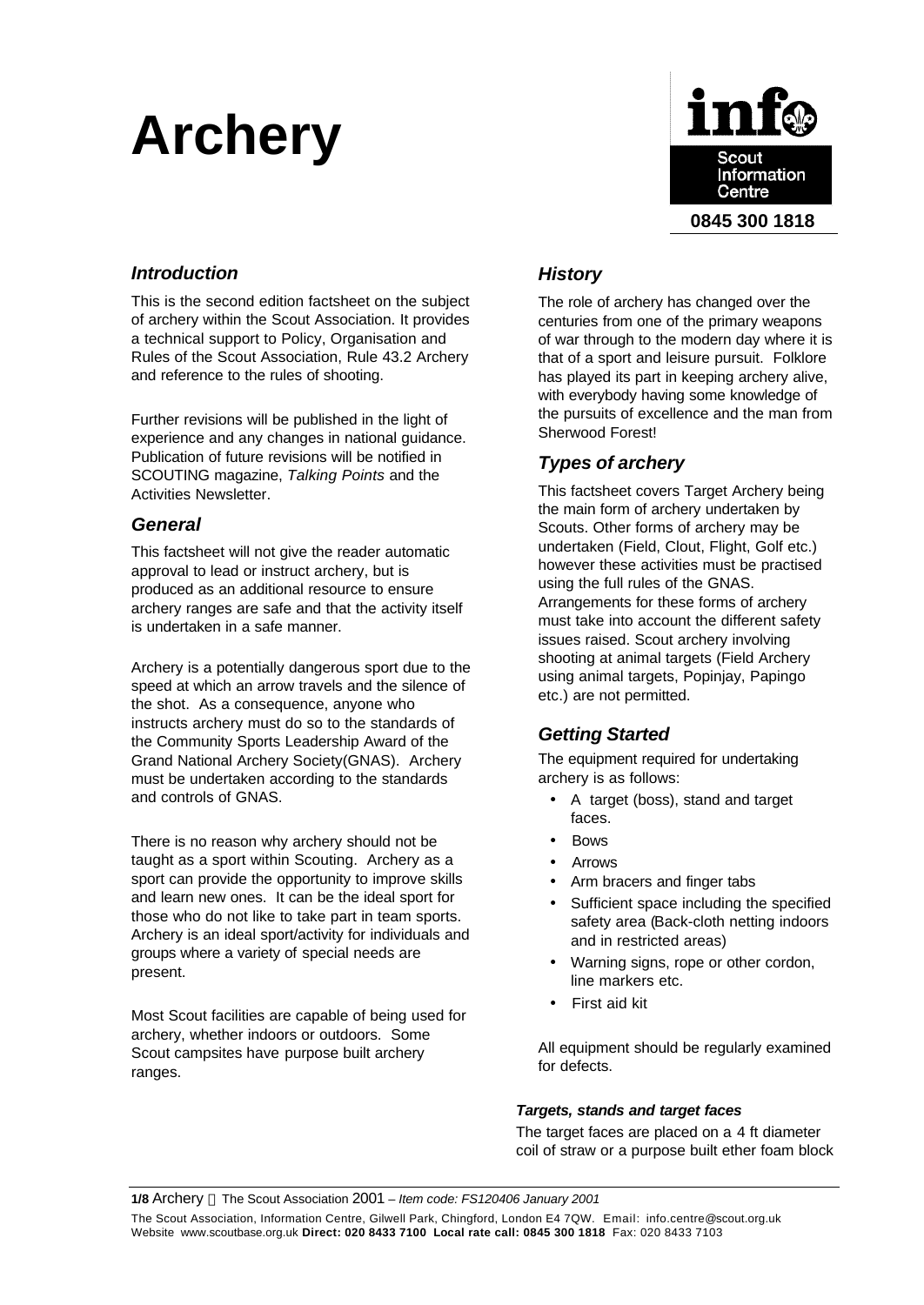known as a BOSS. This is placed on or against, a wooden stand leaning back at an angle of 15º.

Whenever possible, especially when outdoors, the boss should be secured by guys (or similar) so that it does not fall over. The layered ether foam bosses are lighter and more durable if left outside in all weathers. Bosses do not come with target faces, these are available separately in a range of different styles. Humanoid or animal target faces may not be used.

For "Have-a-go" type ranges the lower edge of the boss must rest on or be no more than 15cm (6 inches) above the ground. For approved Tournament Layouts the centre of the target face should be 1.3m from the ground.

#### *Bows*

These come in a variety of shapes and sizes. The most common bow for Scout use is the fibreglass training bows whose design is similar to the oldfashioned wooden long bows. All bows come in a variety of lengths and require differing strengths to pull back - this is known as the draw weight. Bows are available with draw weights suitable for the smallest Beaver Scout.

Other common varieties of bow include recurve and compound. Compound bows have an offset wheel (cam) at each end, which reduces the draw weight and increases the power, when the bow is fully drawn. Recurve bows are similar to the fibre glass bows but are in three parts (known as a take-down bow).

Bows must be stored and cared for appropriately and must be checked before use. Particular attention should be taken that glass fibre limbs are not cracked, strings are not frayed, that the servings and nocking points are in appropriate places and in good condition.

Bows and arrows should be stored separately.

#### *Arrows*

The length of the arrow will depend on the draw length of the person shooting. To test for correct arrow length, the person shooting should raise out to their side, the arm that is going to hold the bow, pointing their index finger. The arrow is then held along the line of the arm with the back end level with the comer of the person's mouth. The arrow

tip must extend beyond the end of the pointing finger. If the arrow does not extend beyond the finger, a longer arrow **must** be selected. If none is available the person must **not** be allowed shoot.



Very serious accidents can occur with the use of arrows that are too short. This possibility can be avoided if **all** arrows are purposely too long. All instructors must know the *Overdraw Recovery Method*.

Do not use arrows that are bent or kinked. Loose or damaged fletchings, piles or nocks should be replaced before the arrow is used. It is recommended that alloy tube arrows are used as wood, carbon and glass fibre arrows are not suitable for beginners' archery.

#### *Sufficient Space and marked off area*

There are 4 approved layouts for Scout target archery ranges. Diagrams of each layout are attached to this factsheet. All ranges require an overshoot area, a Target Line and a Shooting Line. The relative positions of these areas and lines depends upon the type of range and the distance being shot. In all types of ranges there must be a Waiting Line 5 yards behind the Shooting Line.

All ranges must be clearly marked with both a physical barrier preventing access (fence, hedge, wall, etc.) and warning signs. The recommended format for the signs is yellow background with black wording:

> **WARNING!** ARCHERY IN PROGRESS DANGER DO NOT PROCEED BEYOND THIS POINT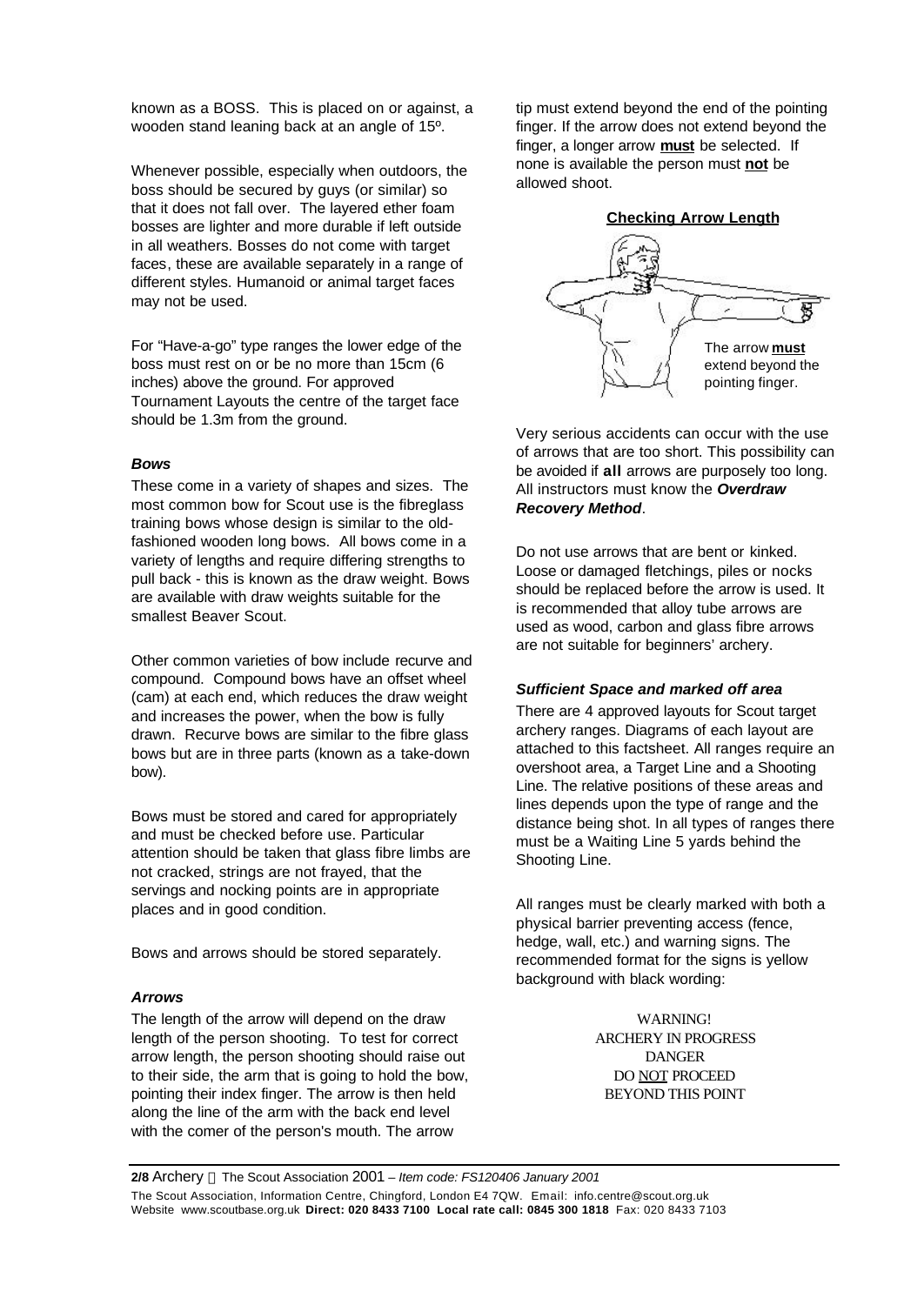### *Figure 1- Have-A-Go ranges (outside)*

The maximum distance from the Shooting Line to the targets is 10 yards. The lowest edge of the bosses (targets) must rest on or be within 15cm (6 inches) of the ground. Stop nets (see indoor ranges below), must be positioned behind the targets with either a minimum over-shoot area of 100 yards beyond that stop or a 5 yard high wall or similar. The over-shoot area must not contain any ground which cannot be clearly seen from the shooting line ("dead ground") and must be checked before and during use. Only training bows with a maximum draw weight of 20lbs may be used on Have-A- Go ranges.

### *Figures 2/3- Rectangular and Trapezoid (funnel) ranges (outside)*

The range length must be the distance from the Shooting Line to the Target Line plus 50 yards with an overall minimum distance of 110 yards (150 yards for Compound bows). In practice this means that for most Scout shooting (i.e. shooting distances less than 60 yards with training or takedown bows) the total range length must be at least 110 yards.

#### *Figure 4 - Indoor ranges*

Back stop netting is essential for indoor ranges. Consideration must also be give to the need for side and roof netting. It must not be possible for anyone to get behind the netting whilst shooting is in progress. Specialist netting made of un-knotted mesh can be purchased. This must be 3 yards high and hung from a steel cable headline. The nets should be hung loosely 2-3 yards behind the targets with the bottom touching the floor. Nets should never be hung taut but be gathered loosely. When measuring netting at least 50% extra is required to allow sufficient gathering. Netting must not inhibit the use of emergency exits.

It is important that indoor ranges have sufficient space behind the waiting line. Always sacrifice range length rather than the waiting area. Seating is particularly useful in controlling people waiting to shoot.

# *Safety*

Archery must always be properly organised, with a competent person in charge (the Field Captain). The following rules must be strictly observed.

- Loose clothing, or anything on the clothing that might catch the bow string should not be worn or should be held back by a bracer and/or chest guard. Long hair should be tied back and neckerchiefs removed. Long, dangling or intrusive earrings should also be removed.
- Participants must stay behind the Waiting Line until asked to come forward to the Shooting Line. Nothing should be touched until told to do so.
- A bow (even without an arrow on the string) must only be drawn when standing with one foot either side of the Shooting Line, once permission has been given and only then in the direction of the target. Bows should not be "dry shot" i.e. without an arrow, as this damages the bow.
- All participants must know to stop ALL archery when anyone calls 'FAST", or several short blasts from a whistle are heard. In particular participants must be able to "come down" (relax the bowstring tension without letting go of the string and loosing the arrow).
- If a person or animal moves towards, or crosses, the shooting area whilst shooting is in progress, all shooting MUST stop.
- An arrow must never be shot upwards into the air.
- No person is to move forward in front of the shooting line until everyone has finished shooting and permission is given by the instructor (Field Captain).
- No one should run to the target (or anywhere else in the archery area). Participants must walk to the side of the targets watching the ground for arrows that have fallen short. Arrows should be removed from the ground before removing those in the target. Nobody should stand behind anyone drawing arrows from the target.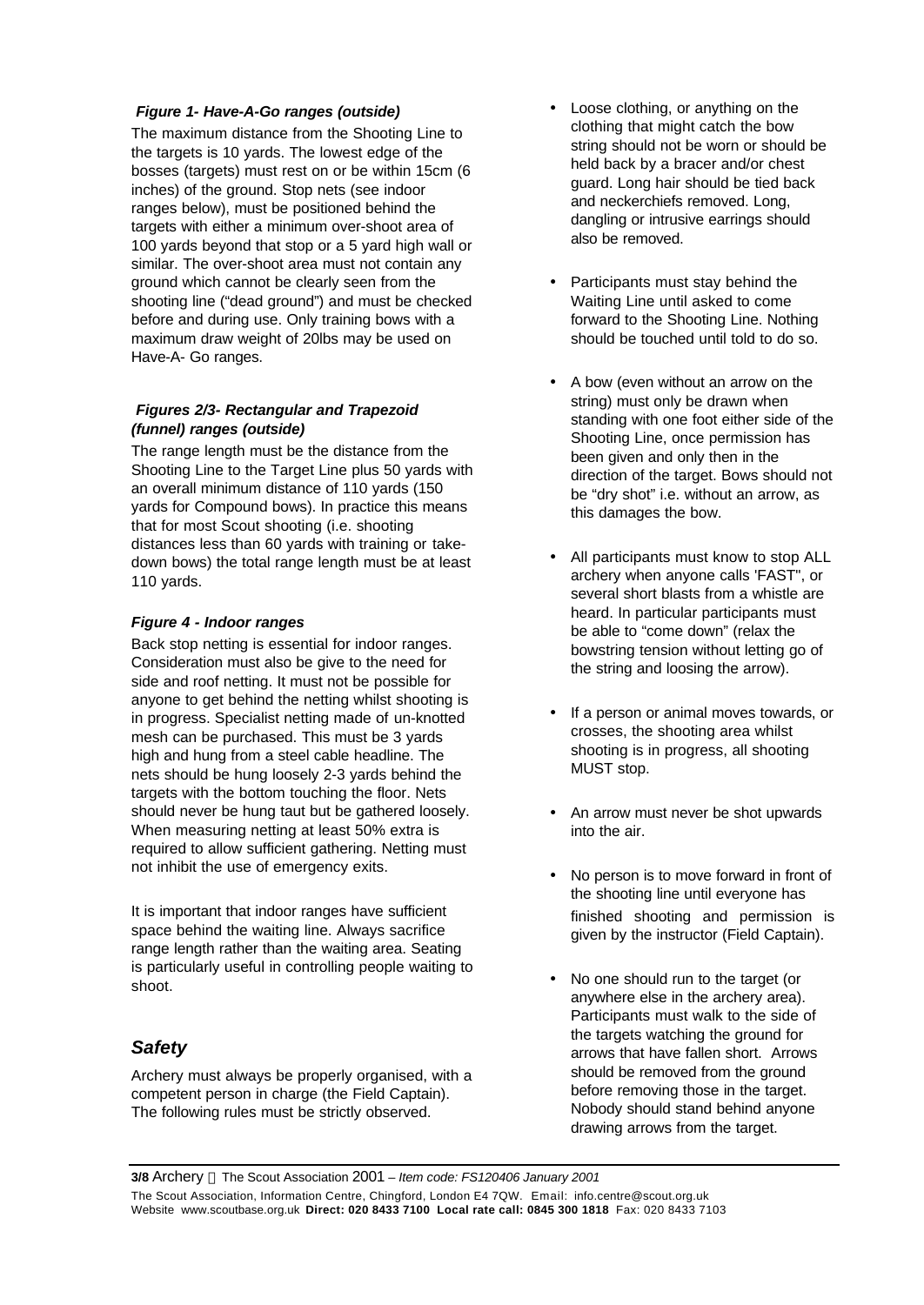- Misbehaviour cannot be tolerated and people who act in a potentially dangerous manner must be told to leave the activity.
- Spectators must stay at least 5 yards behind the Waiting Line and never go to the target(s) without the permission of the instructor (Field Captain).

# *Instruction*

Archery must be instructed to the standards of the Community Sports Leadership Award of the Grand National Archery Society. (The instructor does not need to hold a current GNAS Community Sports Leader award but must operate the range and the instruction to the standards of that award.) The instructor is responsible for ensuring that the activity happens safely and that the equipment and range are safe for both the shooters and other people.

# *Publications Cross Reference:*

**Current Edition of**:

**Archery Specific Community Sports Leader Award -Leaders Manual**. (The Grand National Archery Society)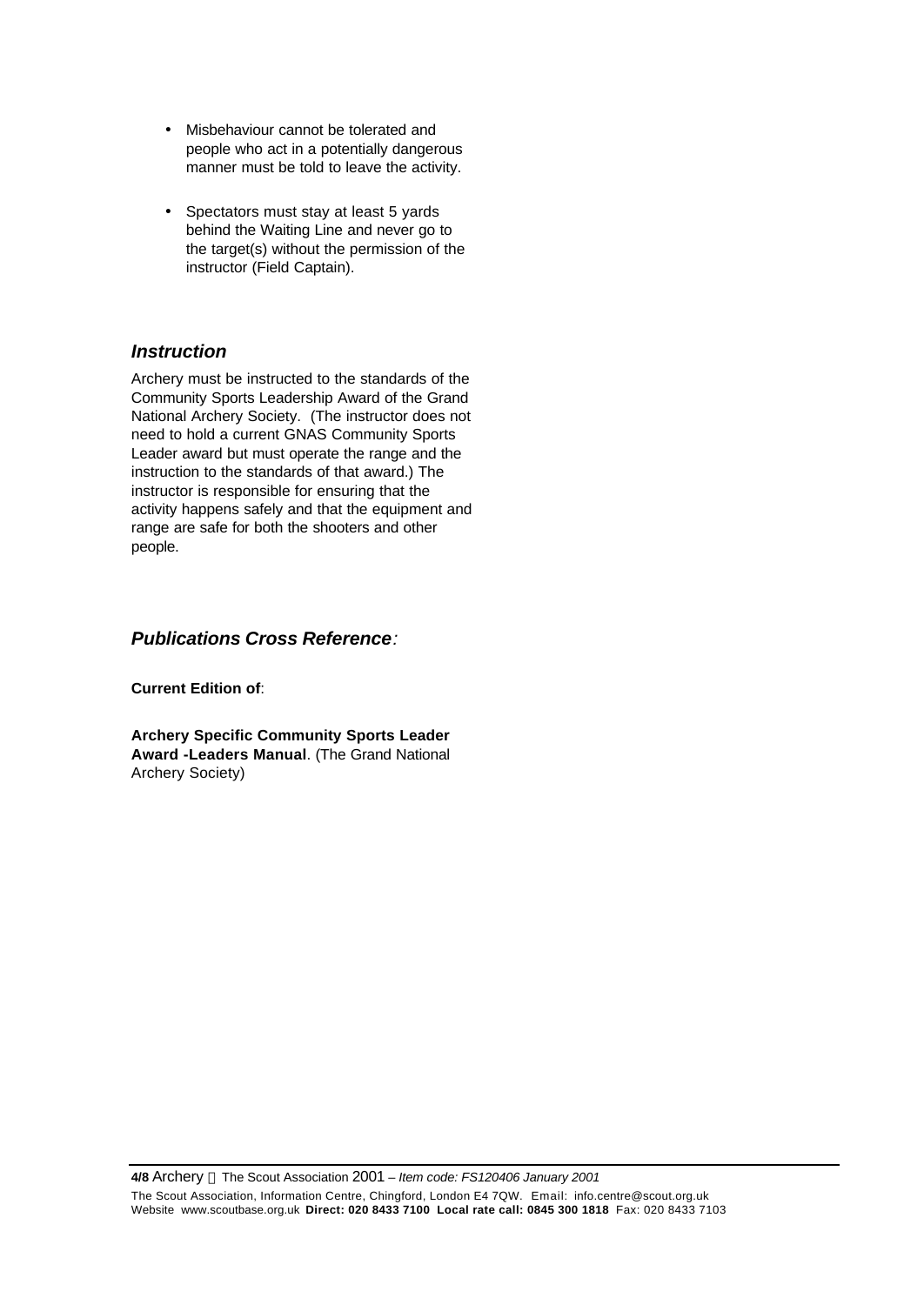

**5/8** Archery The Scout Association 2001 – *Item code: FS120406 January 2001* The Scout Association, Information Centre, Chingford, London E4 7QW. Email: info.centre@scout.org.uk

Website www.scoutbase.org.uk **Direct: 020 8433 7100 Local rate call: 0845 300 1818** Fax: 020 8433 7103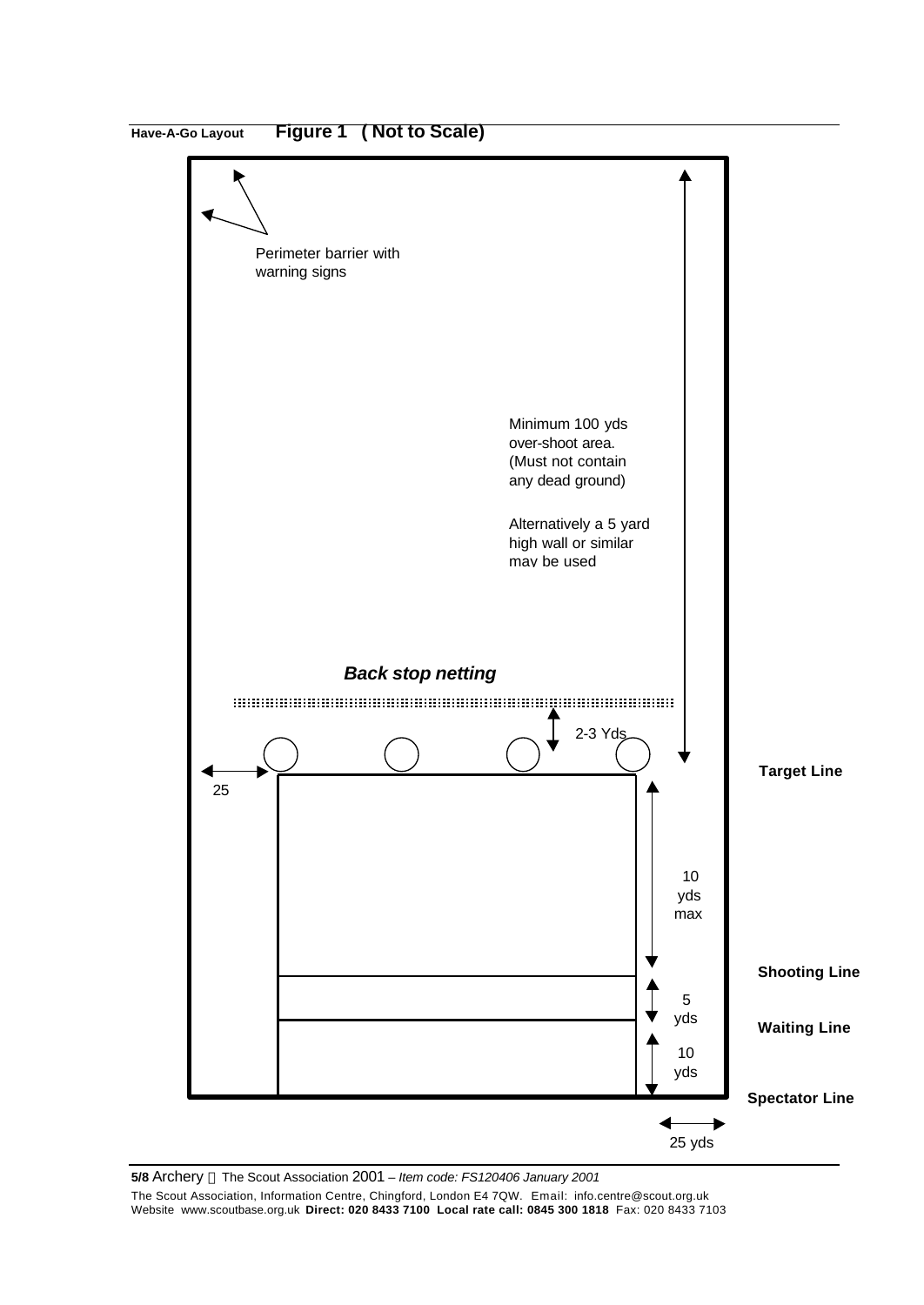# **Rectangular Layout Figure 2 ( Not to Scale)**

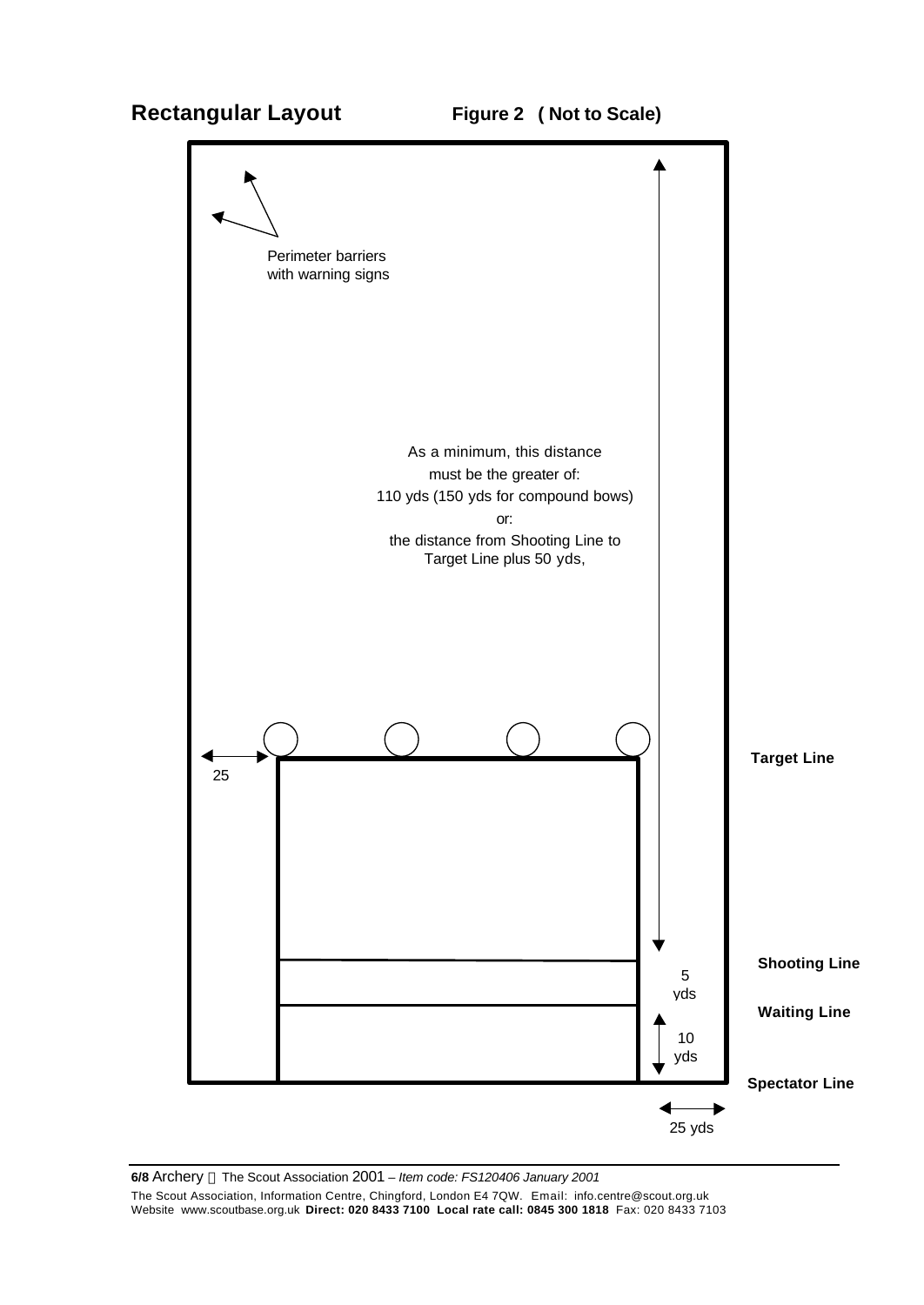